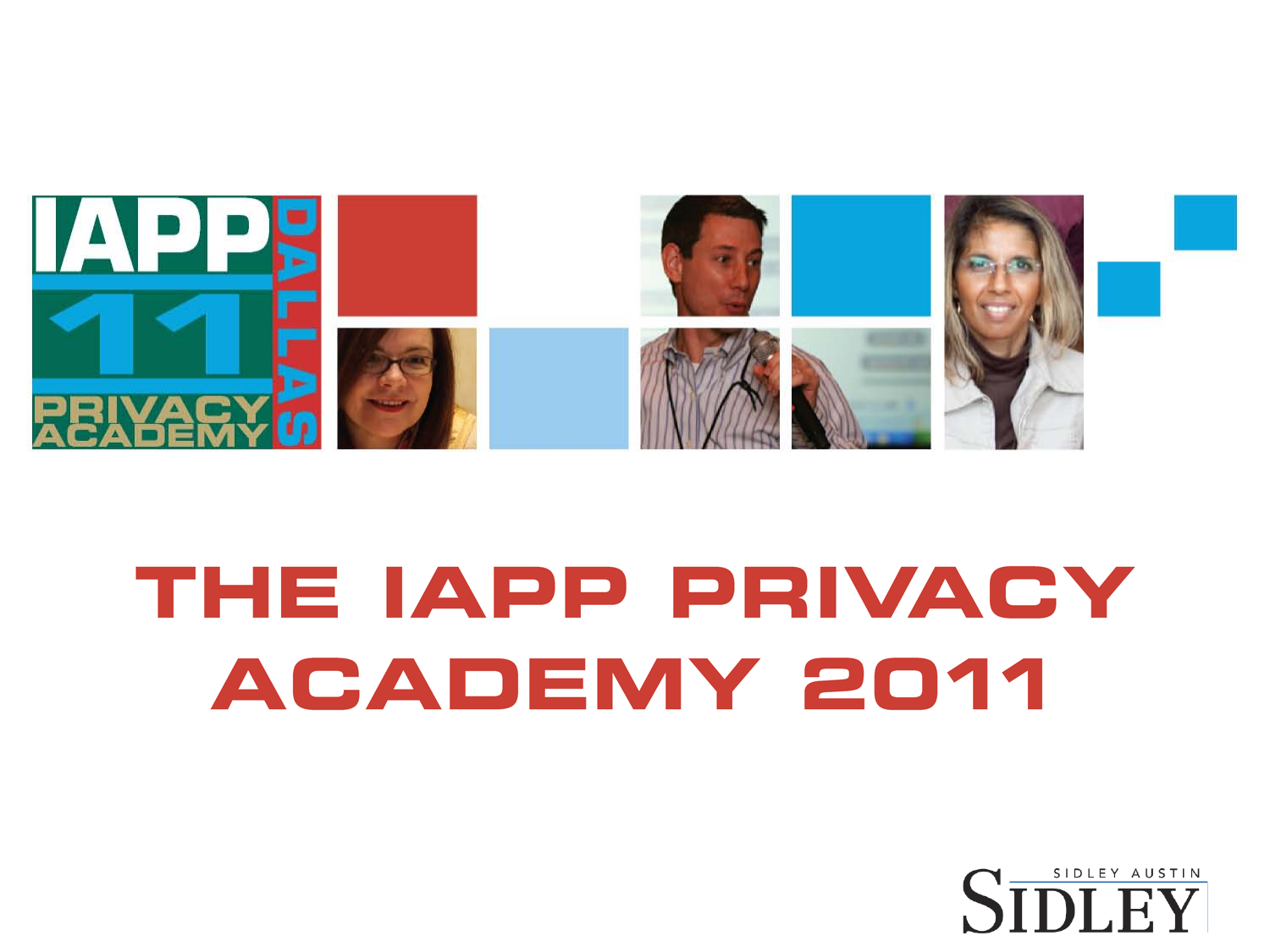

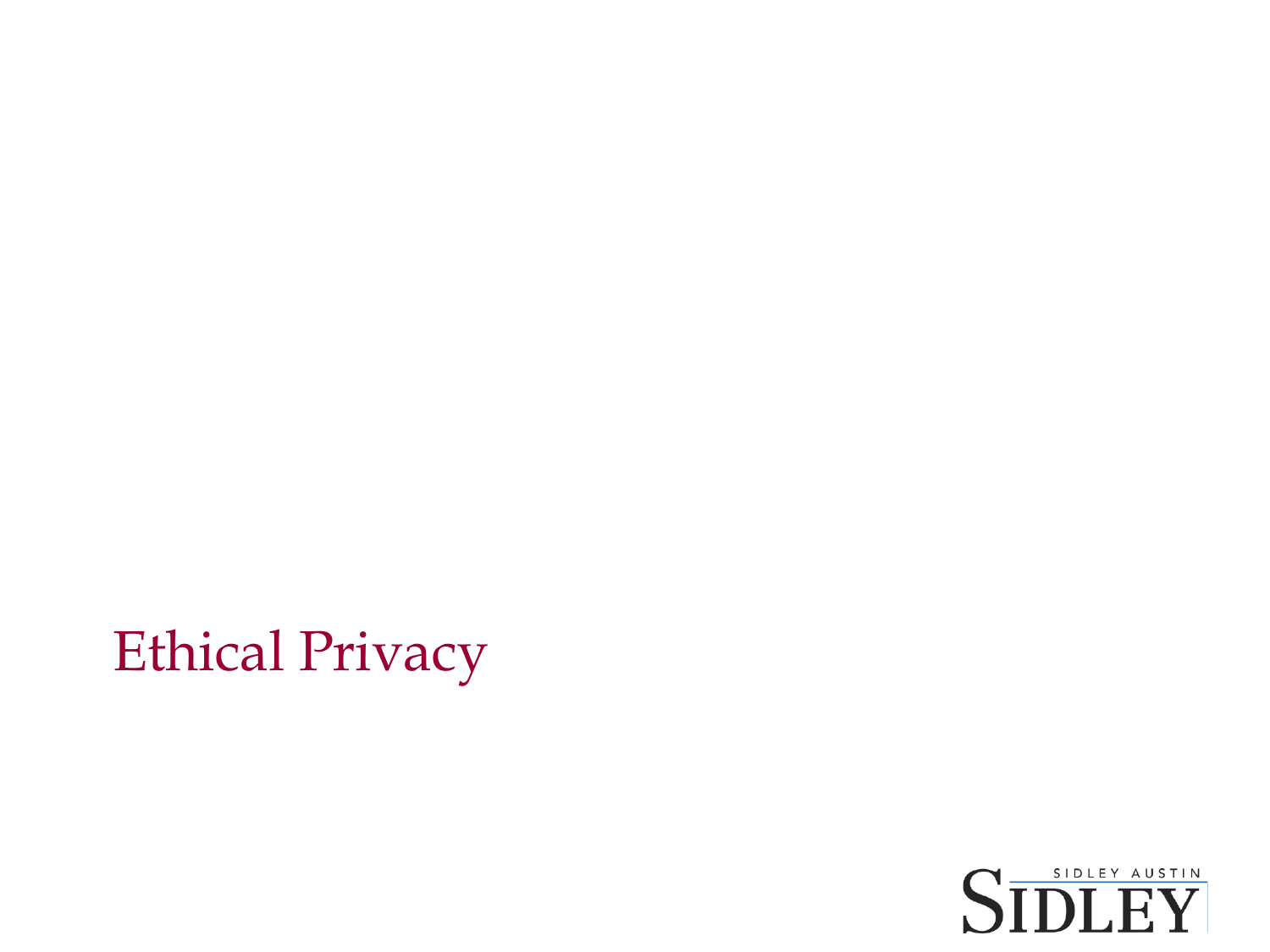

- •In what sense is privacy a profession?
- •Should privacy have a code of ethics?
- •Which model is best?
- •Do legal ethics work for privacy issues?

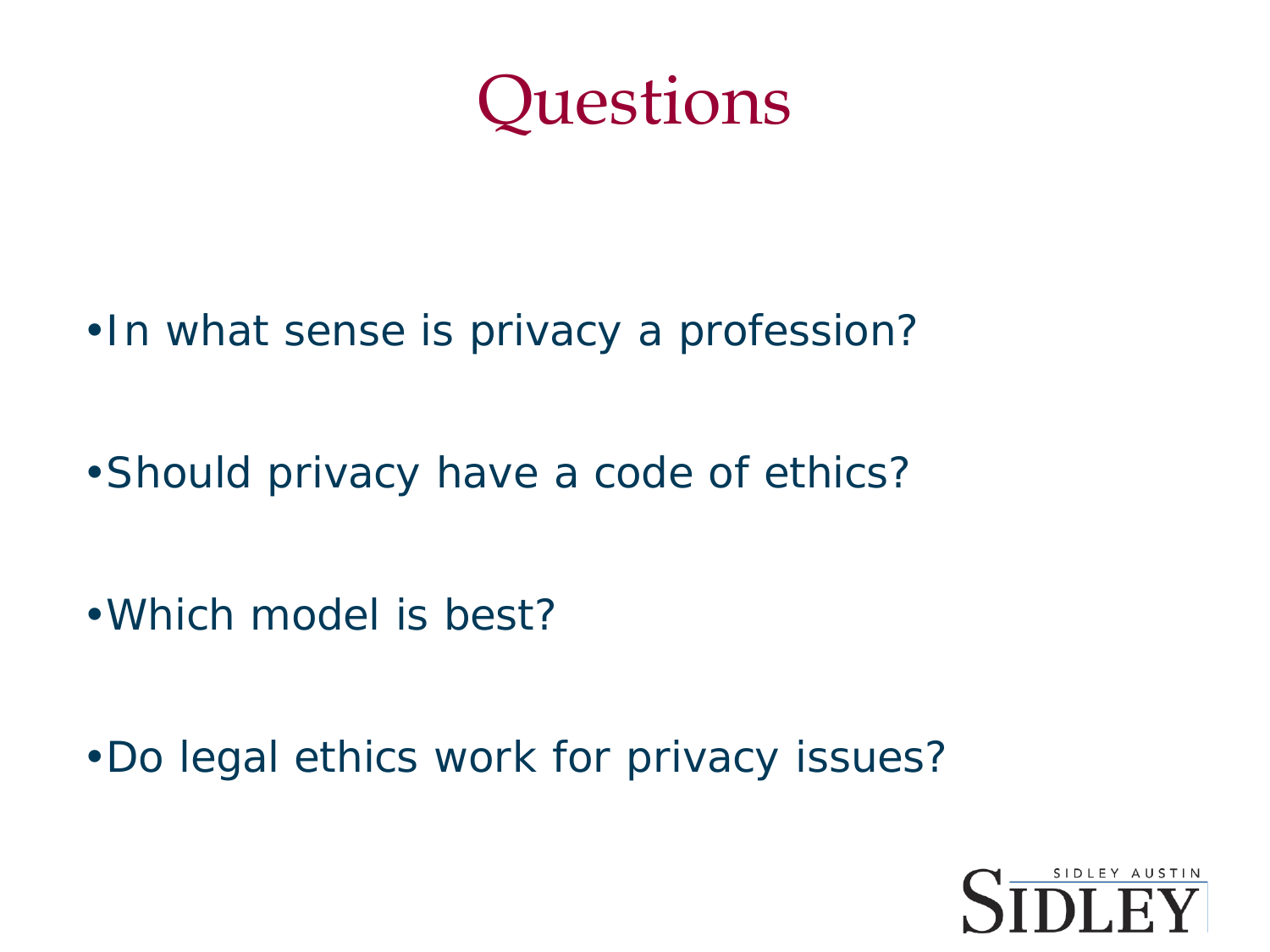### 10 Rules for Privacy Professionals

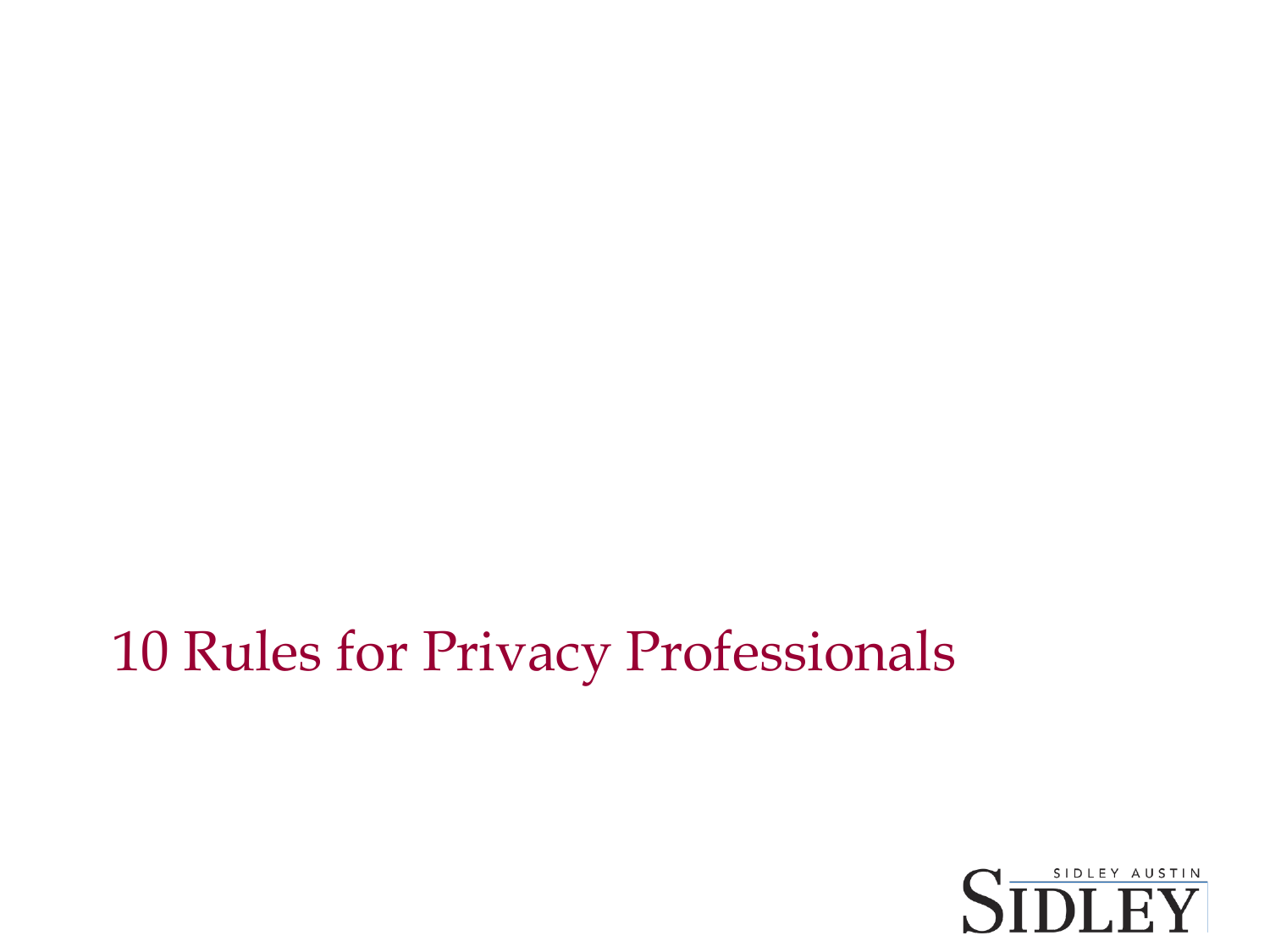### *Rule 1.1*-Competence

A privacy professional shall provide competent representation to a client. Competent representation requires the legal knowledge, skill, thoroughness and preparation reasonably necessary for the representation.

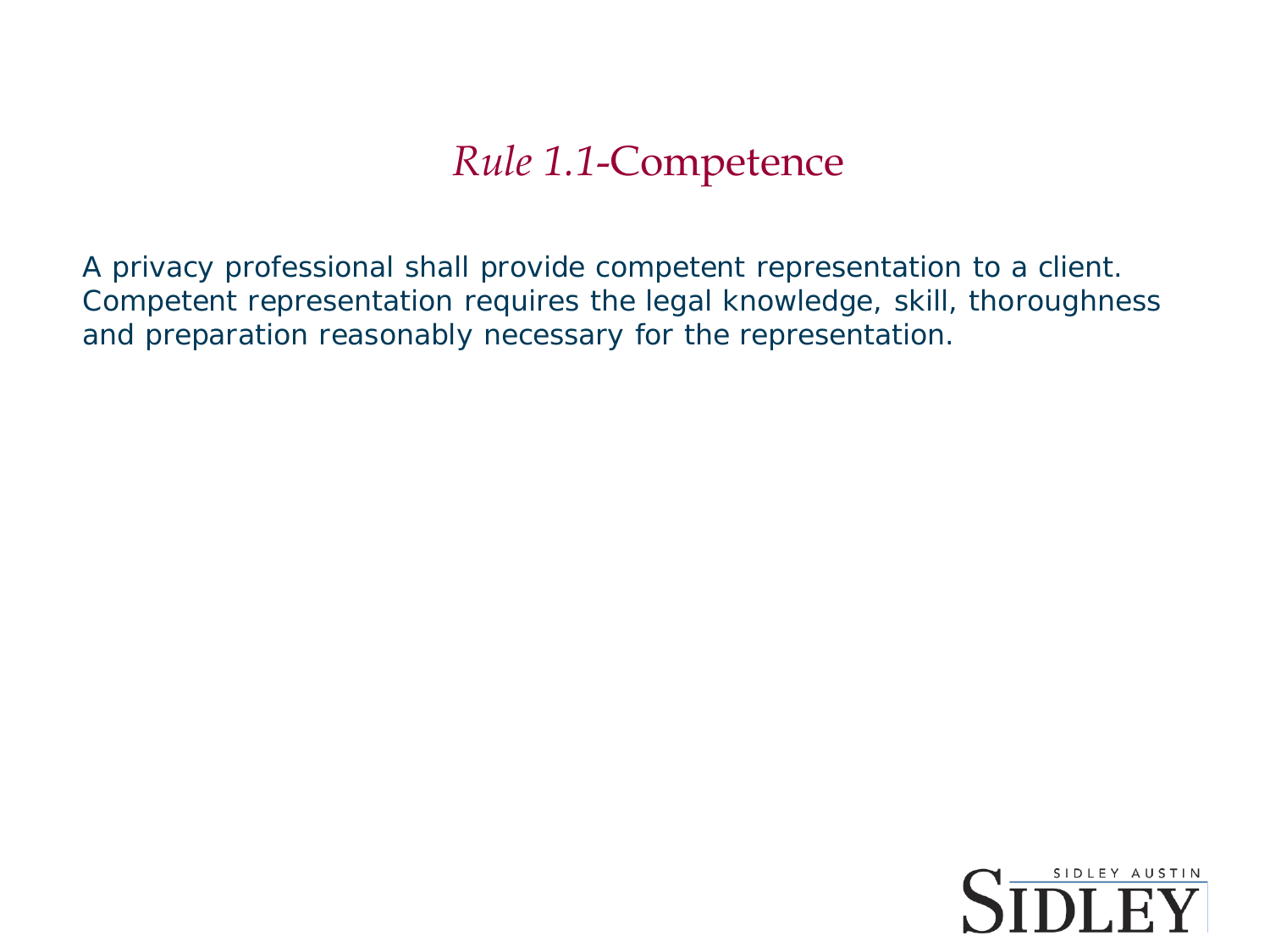### *Rule 1.2*-Scope Of Representation And Allocation Of Authority Between Client And Privacy Professional

(a) . . . a privacy professional shall abide by a client's decisions concerning the objectives of representation . . . .

(b) A privacy professional's representation of a client, including representation by appointment, does not constitute an endorsement of the client's political, economic, social or moral views or activities. . . .

(d) A privacy professional shall not counsel a client to engage, or assist a client, in conduct that the privacy professional knows is criminal or fraudulent, but a privacy professional may discuss the legal consequences of any proposed course of conduct with a client and may counsel or assist a client to make a good faith effort to determine the validity, scope, meaning or application of the law.

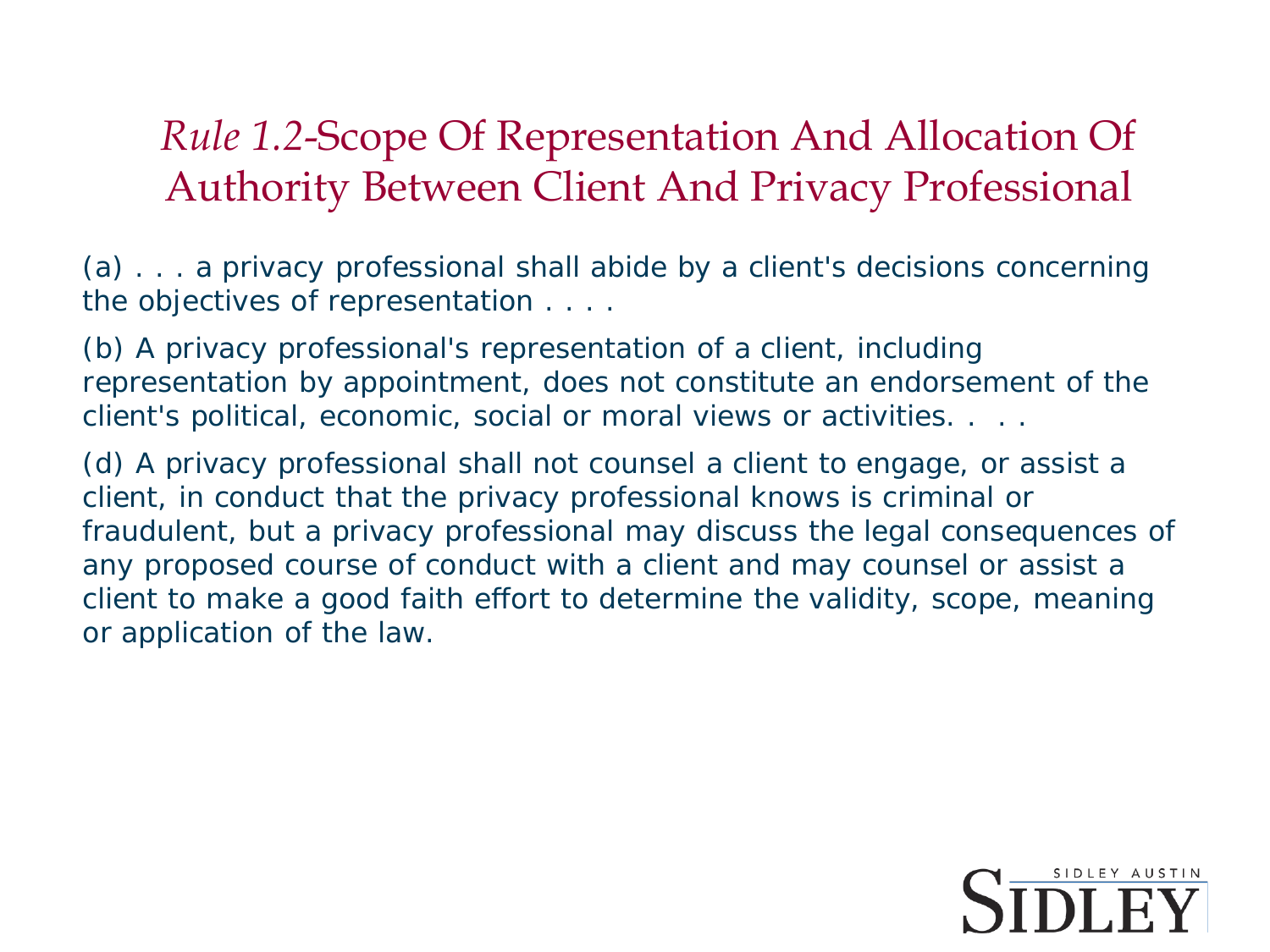### *(Rule 1.6)*-Confidentiality Of Information

(a) A privacy professional shall not reveal information relating to the representation of a client unless the client gives informed consent, the disclosure is impliedly authorized in order to carry out the representation or the disclosure is permitted by paragraph (b).

(b) A privacy professional may reveal information relating to the representation of a client to the extent the privacy professional reasonably believes necessary:

(1) to prevent reasonably certain death or substantial bodily harm;

(2) to prevent the client from committing a crime or fraud that is reasonably certain to result in substantial injury to the financial interests or property of another and in furtherance of which the client has used or is using the privacy professional's services;

(3) to prevent, mitigate or rectify substantial injury to the financial interests or property of another that is reasonably certain to result or has resulted from the client's commission of a crime or fraud in furtherance of which the client has used the privacy professional's services;

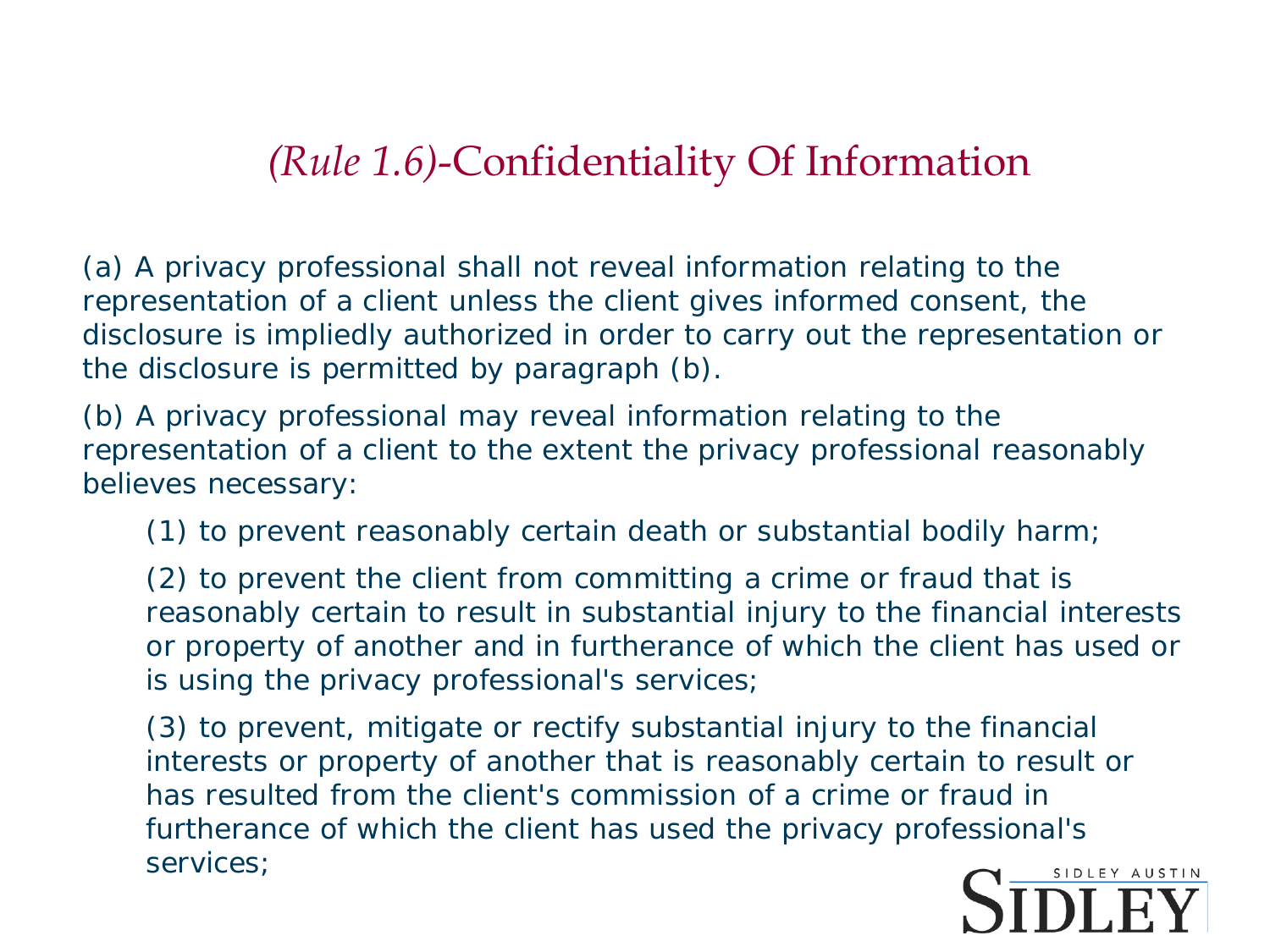#### *(Rules 1.9 and 1.11)*-Duties to Former Clients

(a) A privacy professional who has formerly represented a client in a matter shall not thereafter represent another person in the same or a substantially related matter in which that person's interests are materially adverse to the interests of the former client unless the former client gives informed consent, confirmed in writing.

(b) A privacy professional shall not knowingly represent a person in the same or a substantially related matter in which a firm with which the privacy professional formerly was associated had previously represented a client whose interests are materially adverse to that person; and about whom the privacy professional had acquired information . . . that is material to the matter; unless the former client gives informed consent, confirmed in writing.

(c) Except as law may otherwise expressly permit, a privacy professional who has formerly served as a public officer or employee of the government: . . . . shall not otherwise represent a client in connection with a matter in which the privacy professional participated personally and substantially as a public officer or employee, unless the appropriate government agency gives its informed consent, confirmed in writing, to the representation. . . .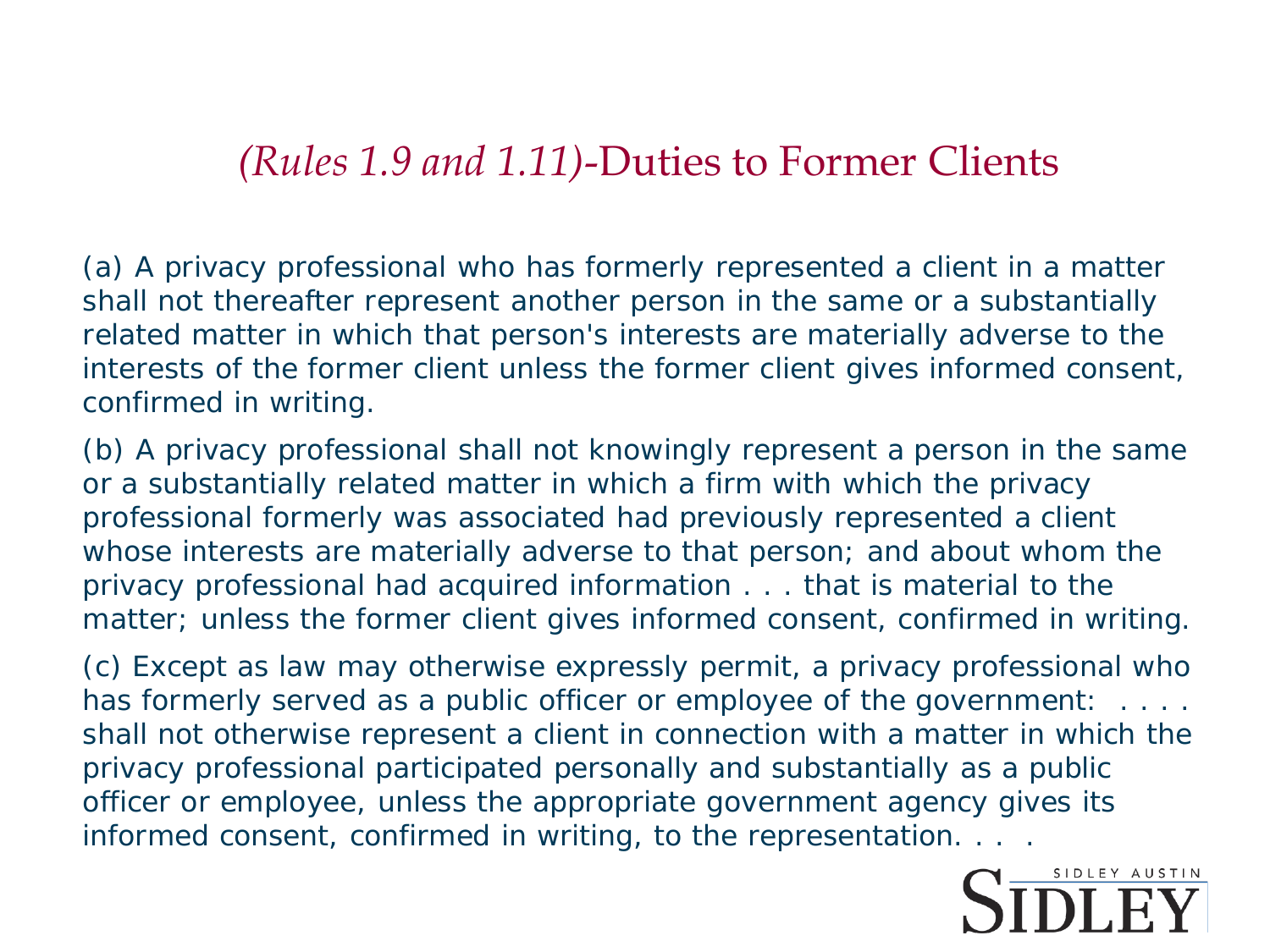

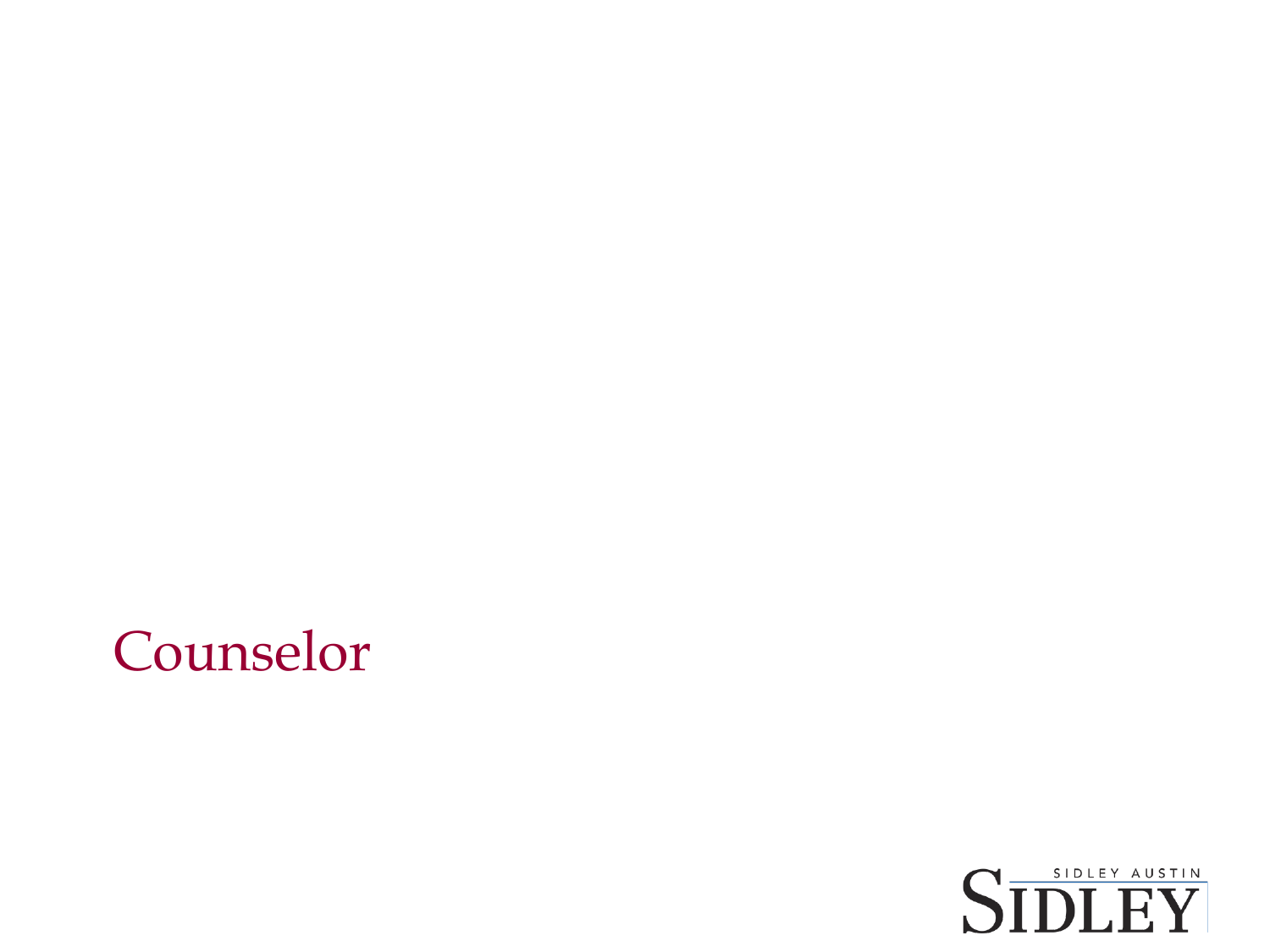### *(Rule 2.4)* -Privacy Professional Serving As Third-Party Neutral

(a) A privacy professional serves as a third-party neutral when the privacy professional assists two or more persons who are not clients of the privacy professional to reach a resolution of a dispute or other matter that has arisen between them. Service as a third-party neutral may include service as an arbitrator, a mediator or in such other capacity as will enable the privacy professional to assist the parties to resolve the matter.

(b) A privacy professional serving as a third-party neutral shall inform unrepresented parties that the privacy professional is not representing them. When the privacy professional knows or reasonably should know that a party does not understand the privacy professional's role in the matter, the privacy professional shall explain the difference between the privacy professional's role as a third-party neutral and a privacy professional's role as one who represents a client.

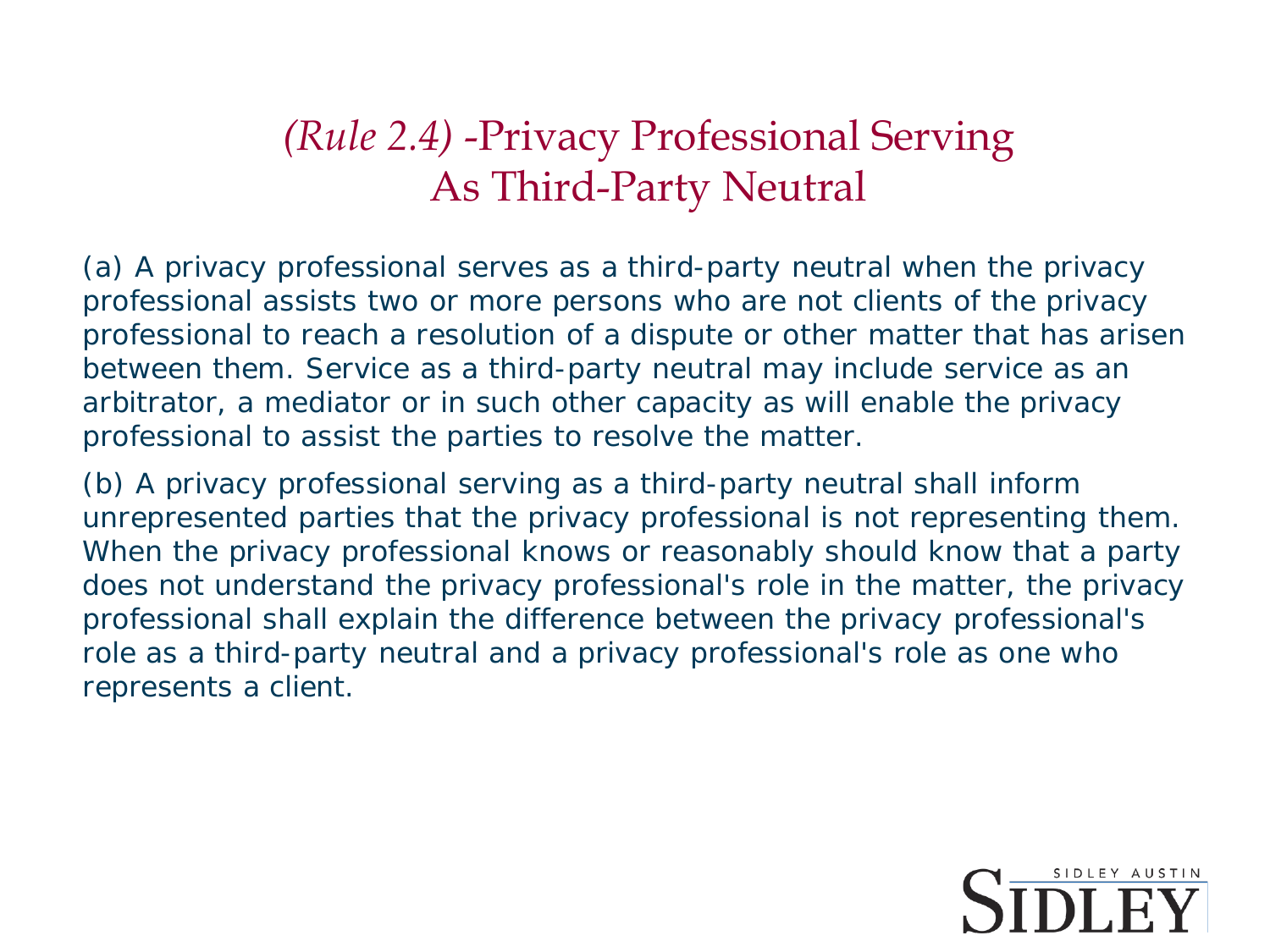

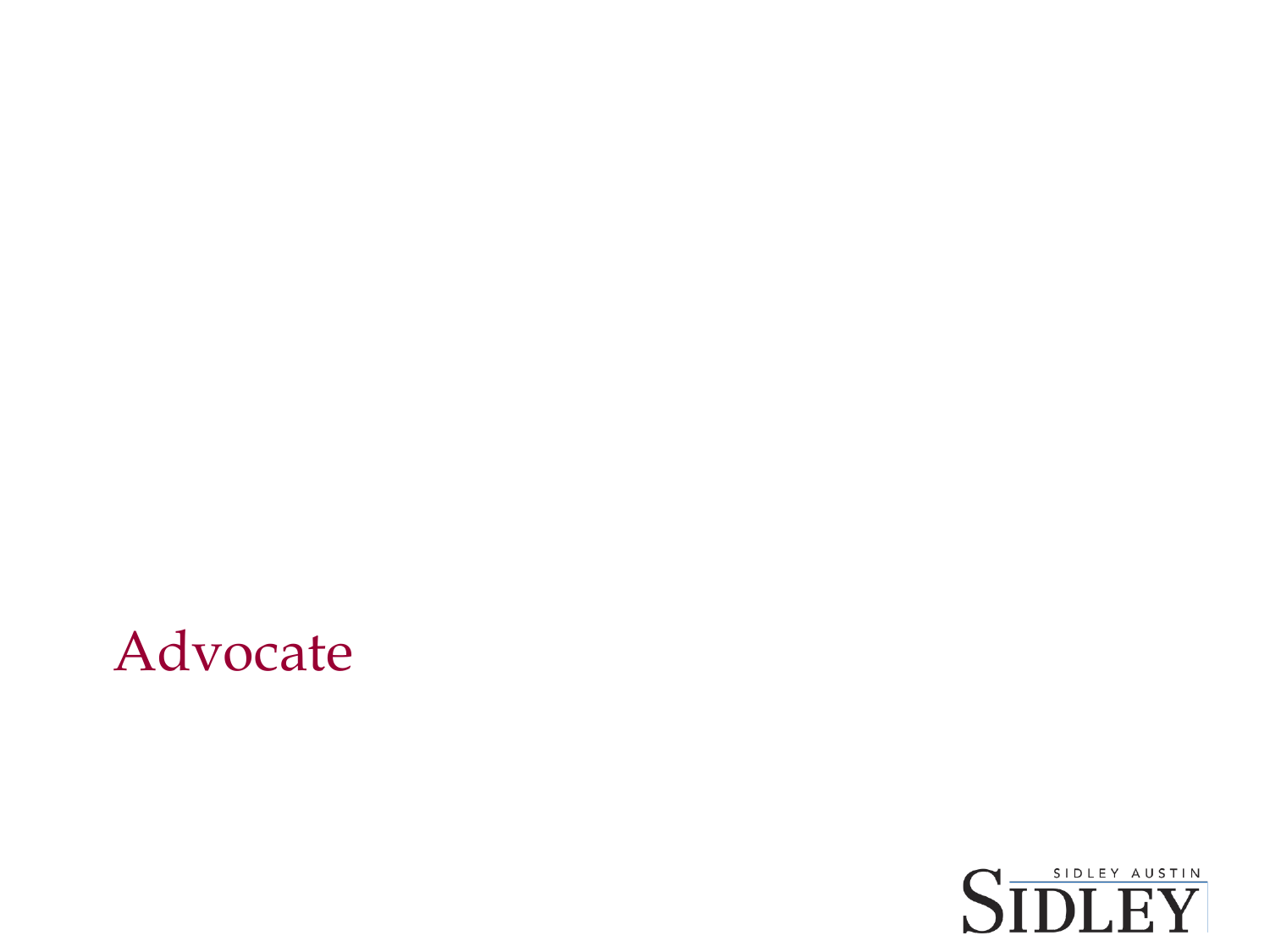### *Rule 3.1*-Meritorious Claims And Contentions

A privacy professional shall not bring or defend a proceeding, or assert or controvert an issue therein, unless there is a basis in law and fact for doing so that is not frivolous, which includes a good faith argument for an extension, modification or reversal of existing law.

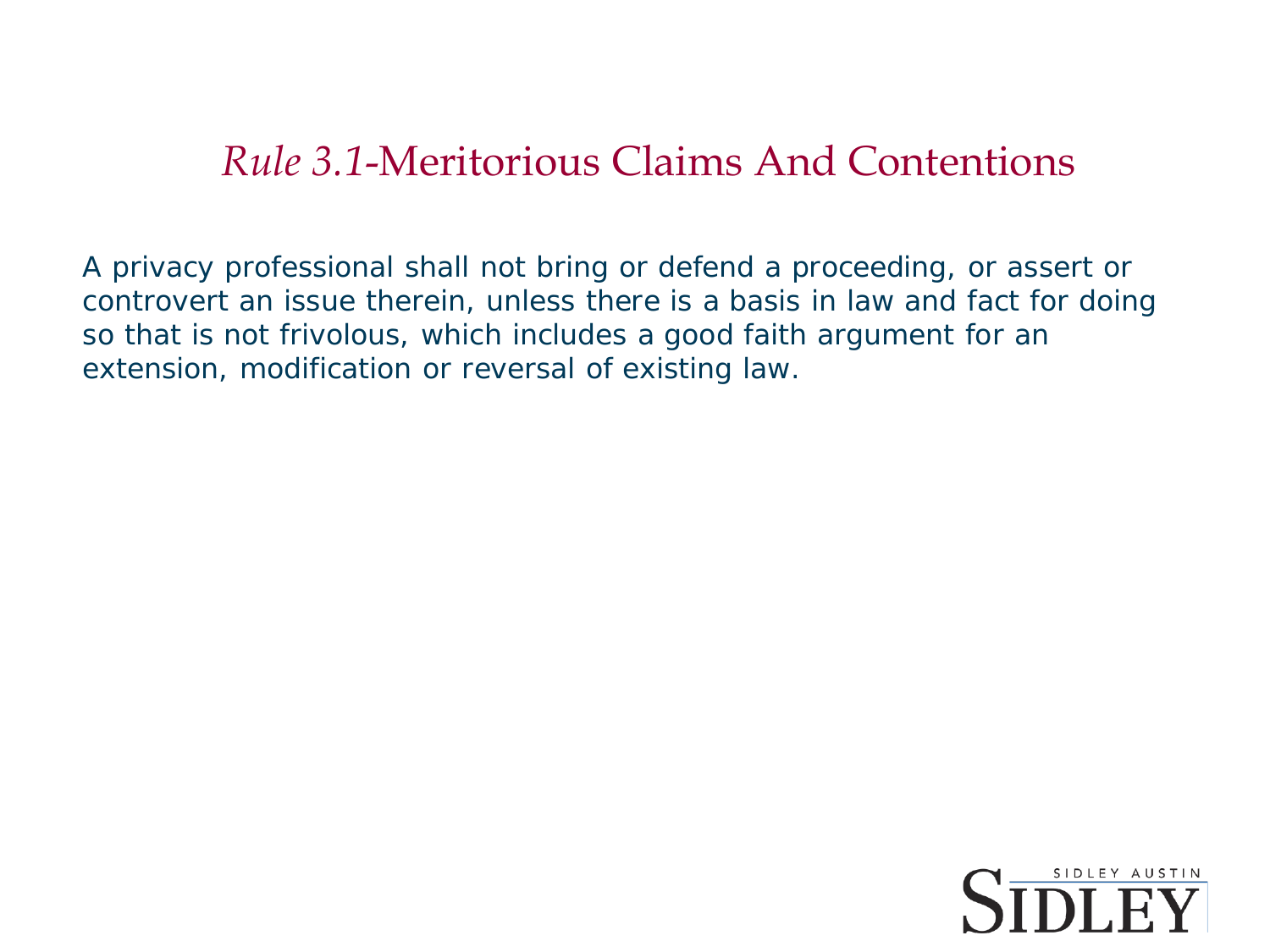### *Rule 4.1*-Truthfulness In Statements To Others

In the course of representing a client a privacy professional shall not knowingly:

(a) make a false statement of material fact or law to a third person; or

(b) fail to disclose a material fact to a third person when disclosure is necessary to avoid assisting a criminal or fraudulent act by a client, unless disclosure is prohibited by Rule 1.6.

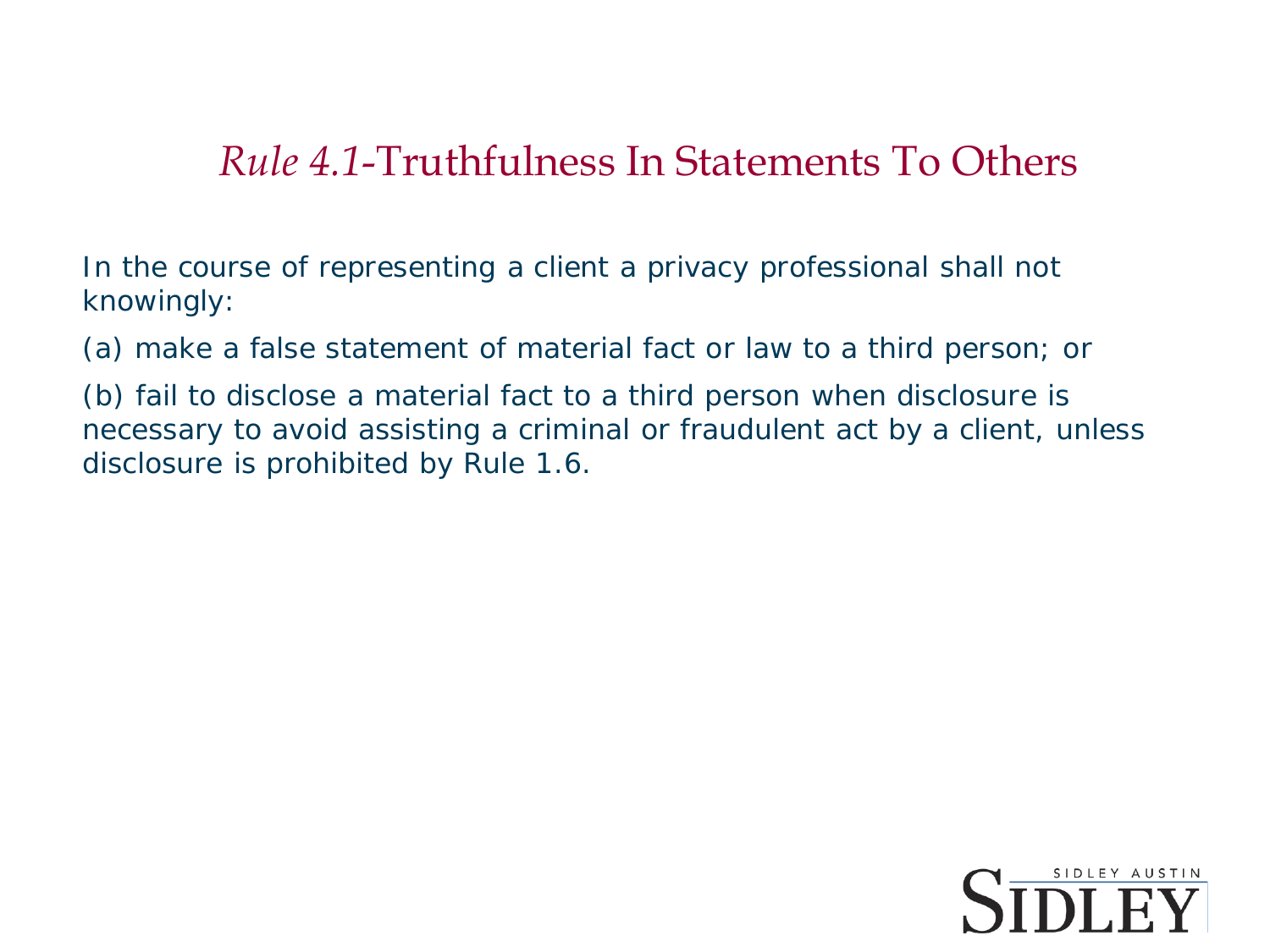### Public Service

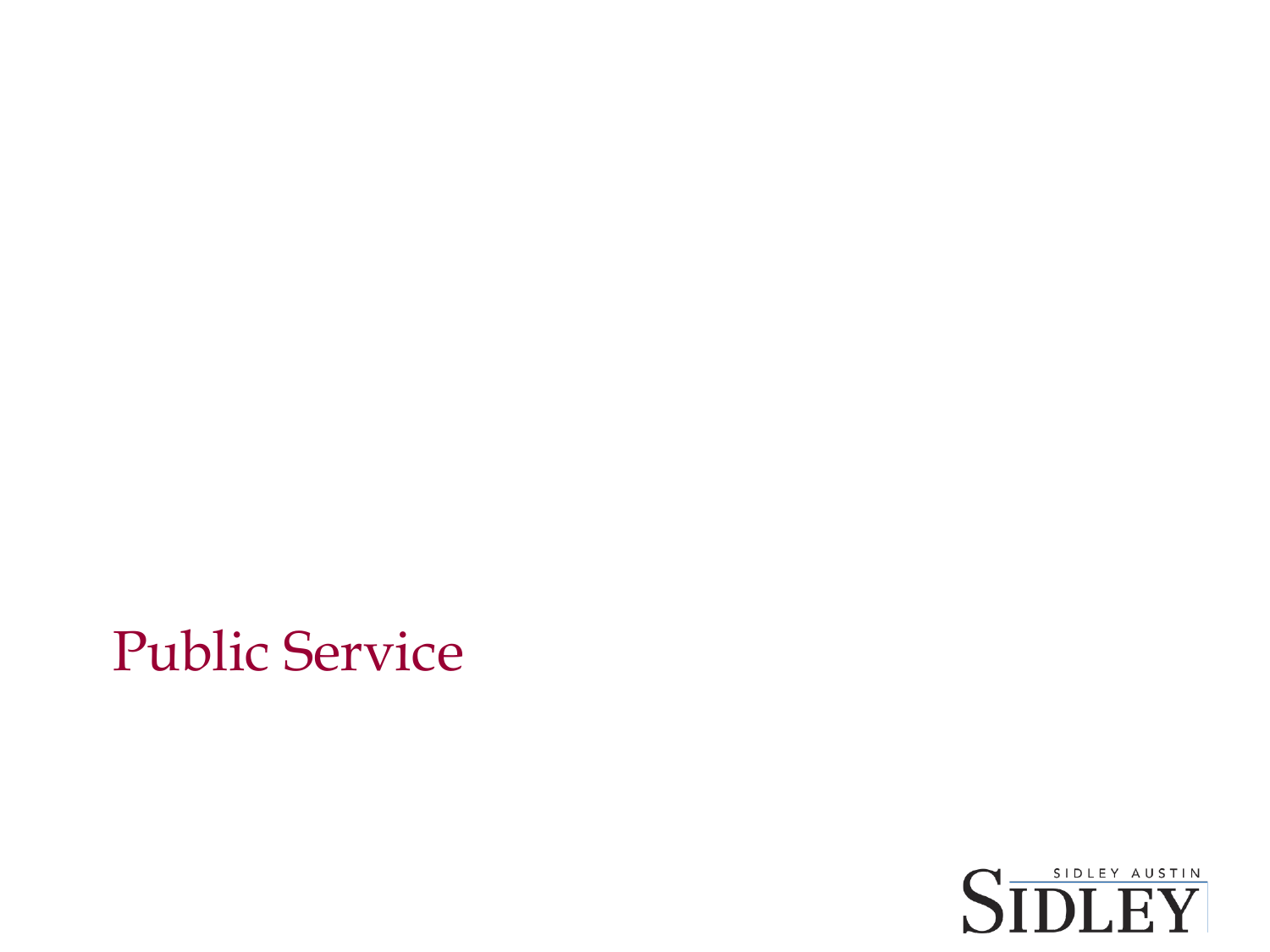### *Rule 6.1*-Voluntary (?) Pro Bono Publico Service

Every privacy professional has a professional responsibility to provide legal services to those unable to pay. A privacy professional should aspire to render at least (50) hours of pro bono publico legal services per year. In fulfilling this responsibility, the privacy professional should:

- (a) provide a substantial majority of the (50) hours of privacy services without fee or expectation of fee to persons of limited means or charitable, religious, civic, community, governmental and educational organizations in matters that are designed primarily to address the needs of persons of limited means; and
- (b) provide any additional services at no fee or substantially reduced fee to individuals, groups or organizations seeking to secure or protect civil rights, civil liberties or public rights, or charitable, religious, civic, community, governmental and educational organizations or through participation in activities for improving privacy or the privacy profession.

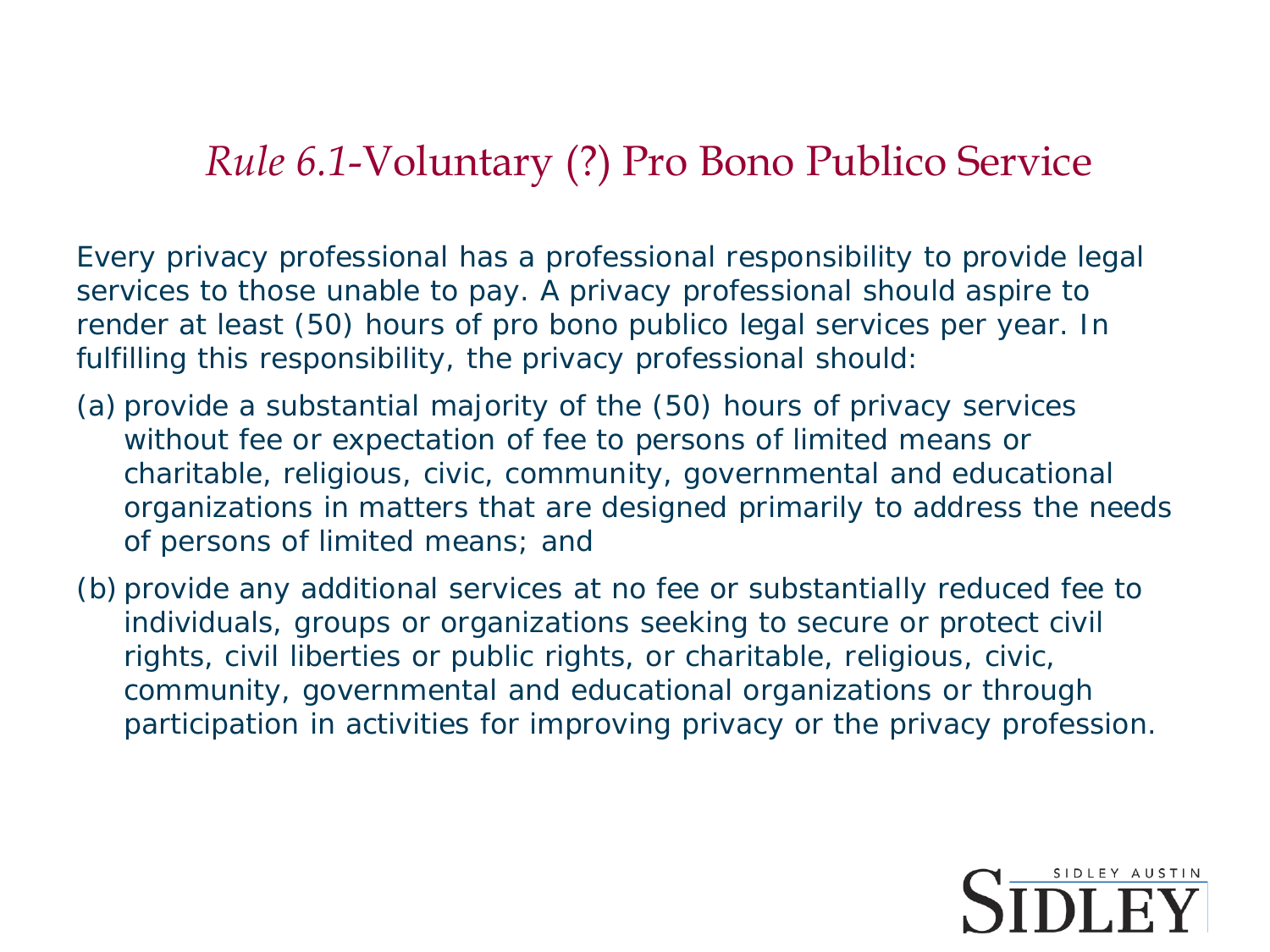## *Information About Legal Services*

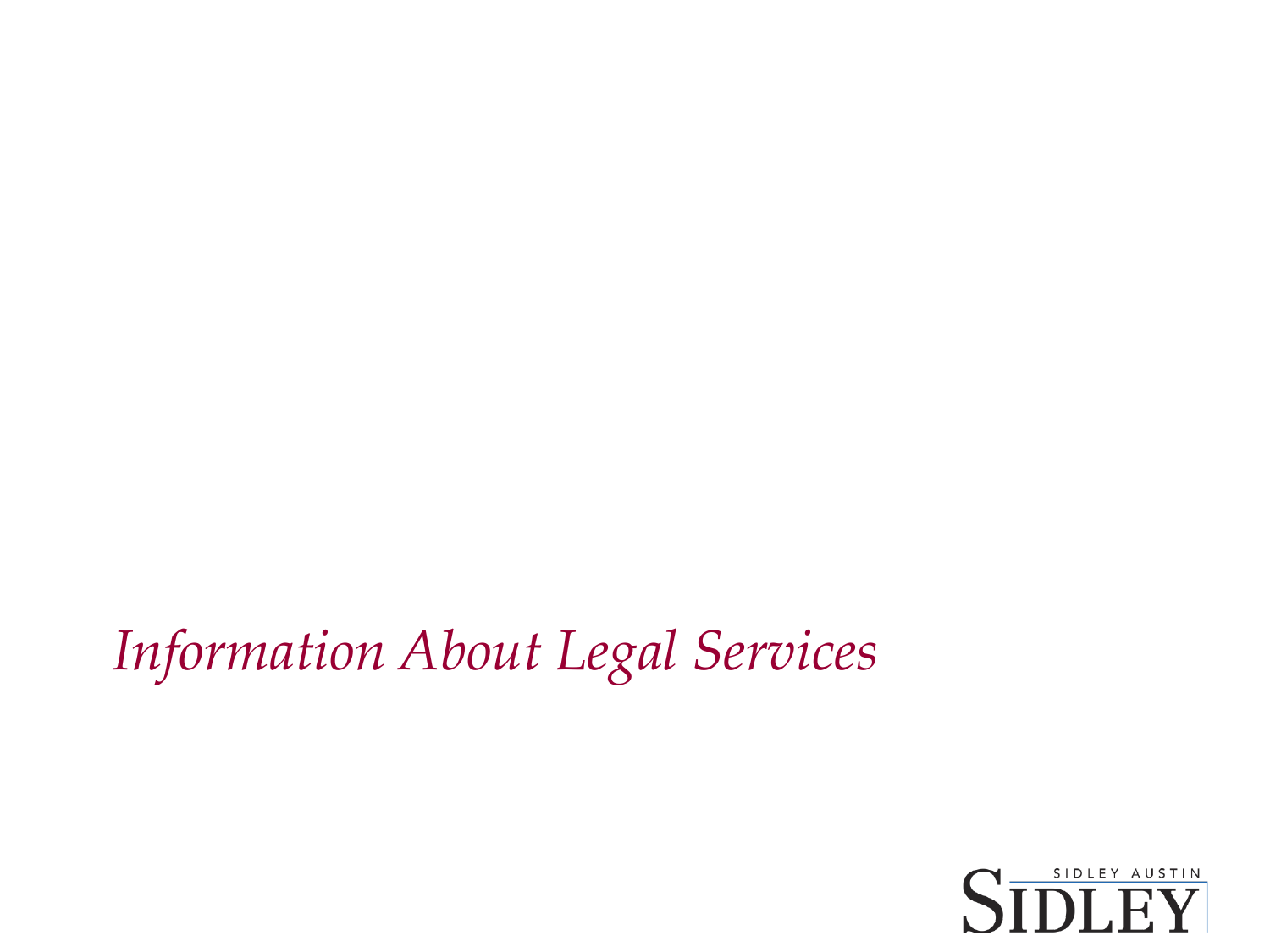### *Rule 7.1*-Communications Concerning A Privacy Professional's Services

A privacy professional shall not make a false or misleading communication about the privacy professional or the privacy professional's services. A communication is false or misleading if it contains a material misrepresentation of fact or law, or omits a fact necessary to make the statement considered as a whole not materially misleading.

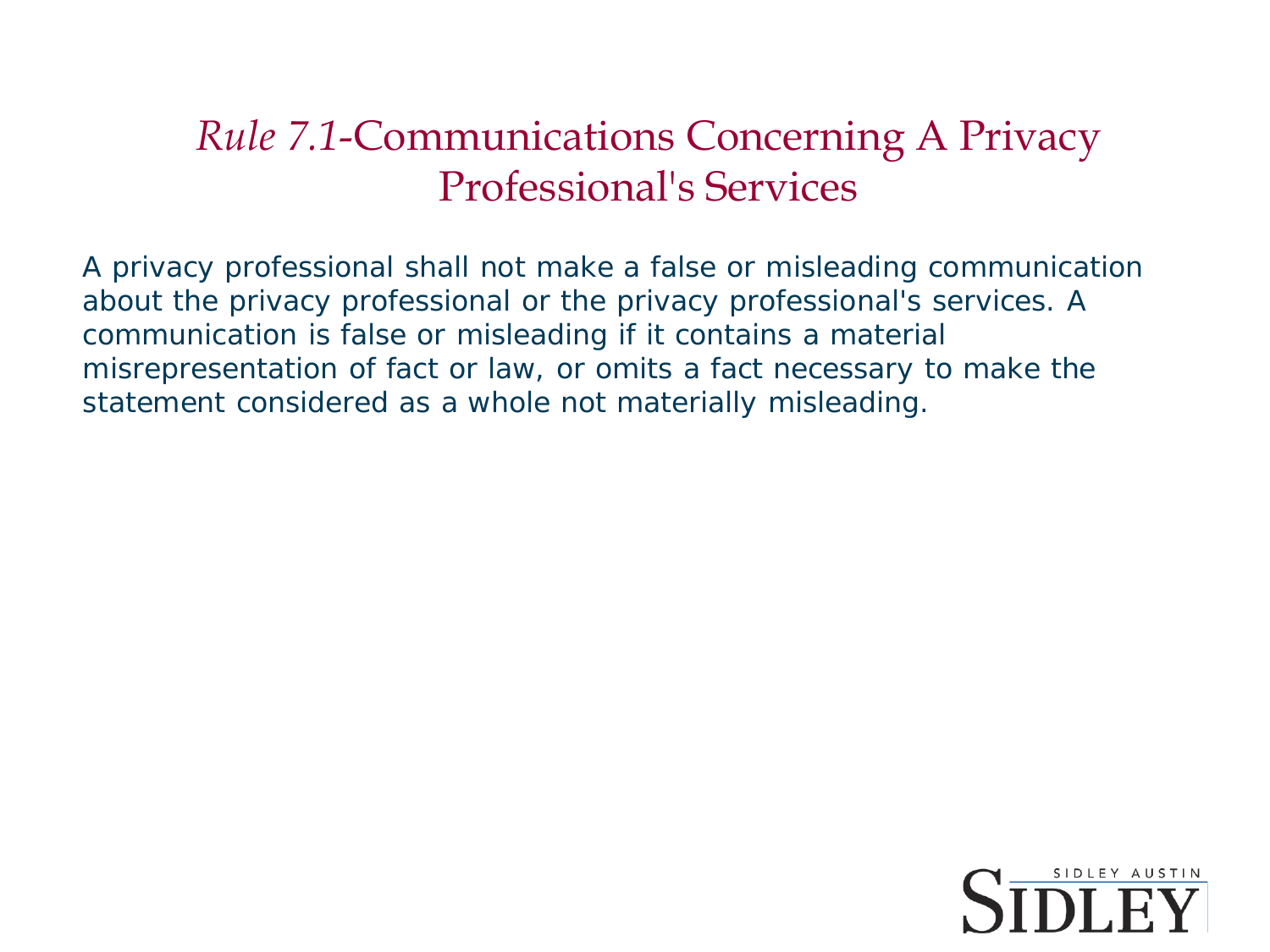# *Maintaining the Integrity of the Profession*

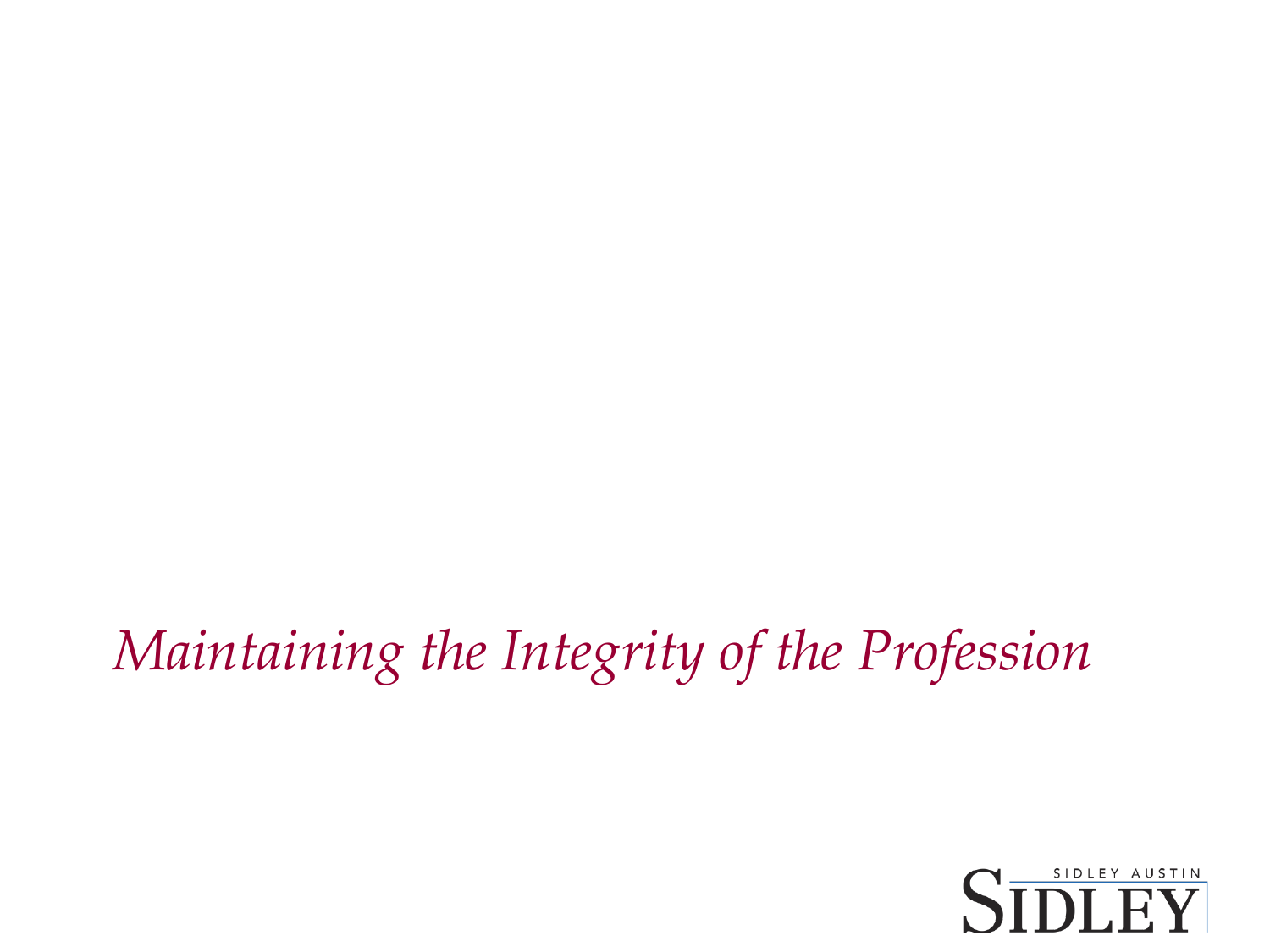### *(Rule 8.3)* - Reporting Professional Misconduct

- (a) A privacy professional who knows that another privacy professional has committed a violation of the Rules of Professional Conduct that raises a substantial question as to that privacy professional's honesty, trustworthiness or fitness as a privacy professional in other respects, shall inform the appropriate professional authority.
- (b) This Rule does not require disclosure of information otherwise protected by Rule 1.6 or information gained by a privacy professional or judge while participating in an approved privacy professionals assistance program.

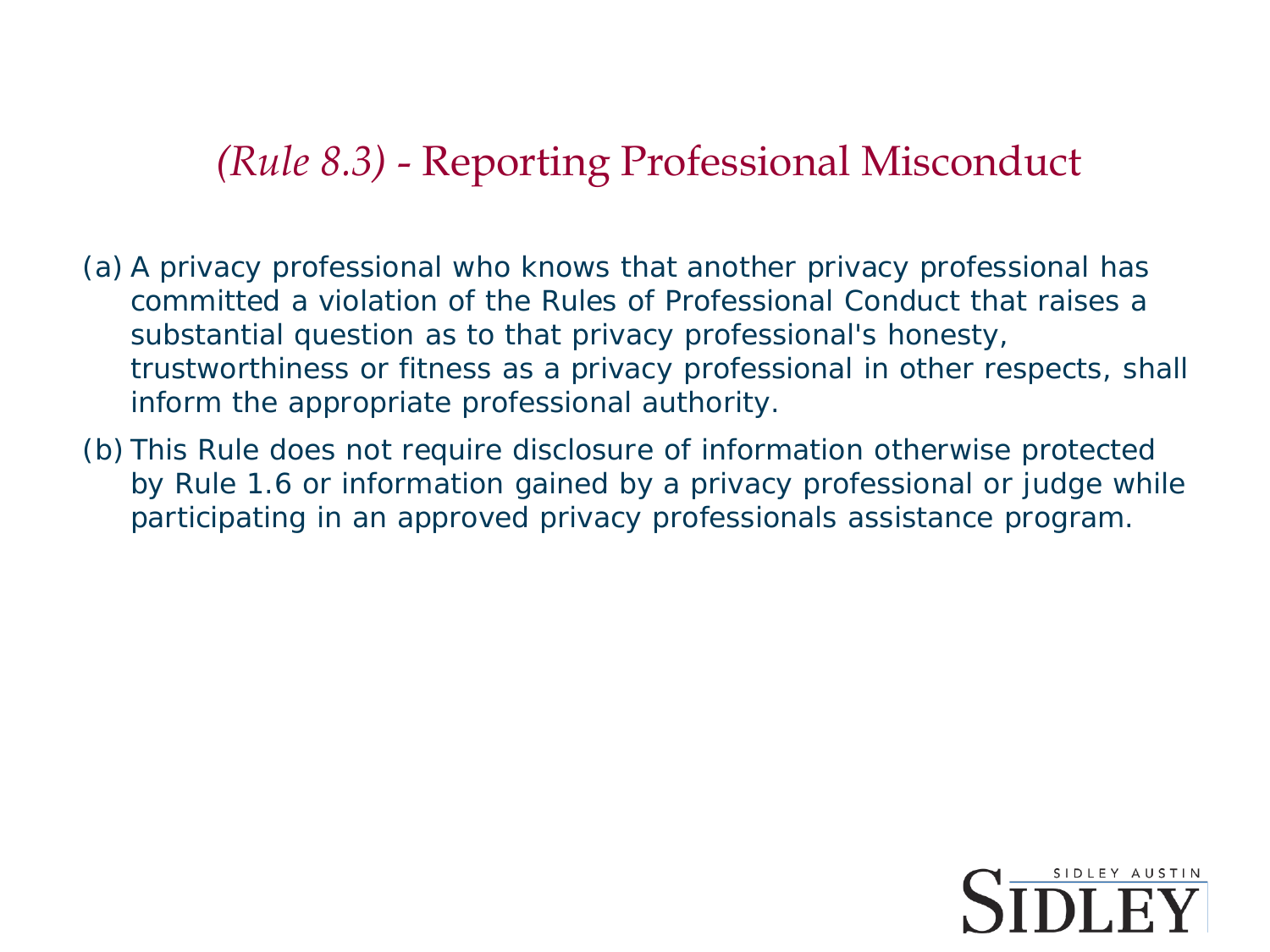### What is missing?

- •Antidiscrimination requirements?
- •Express commitment to FIPS?
- •Client restitution fund?

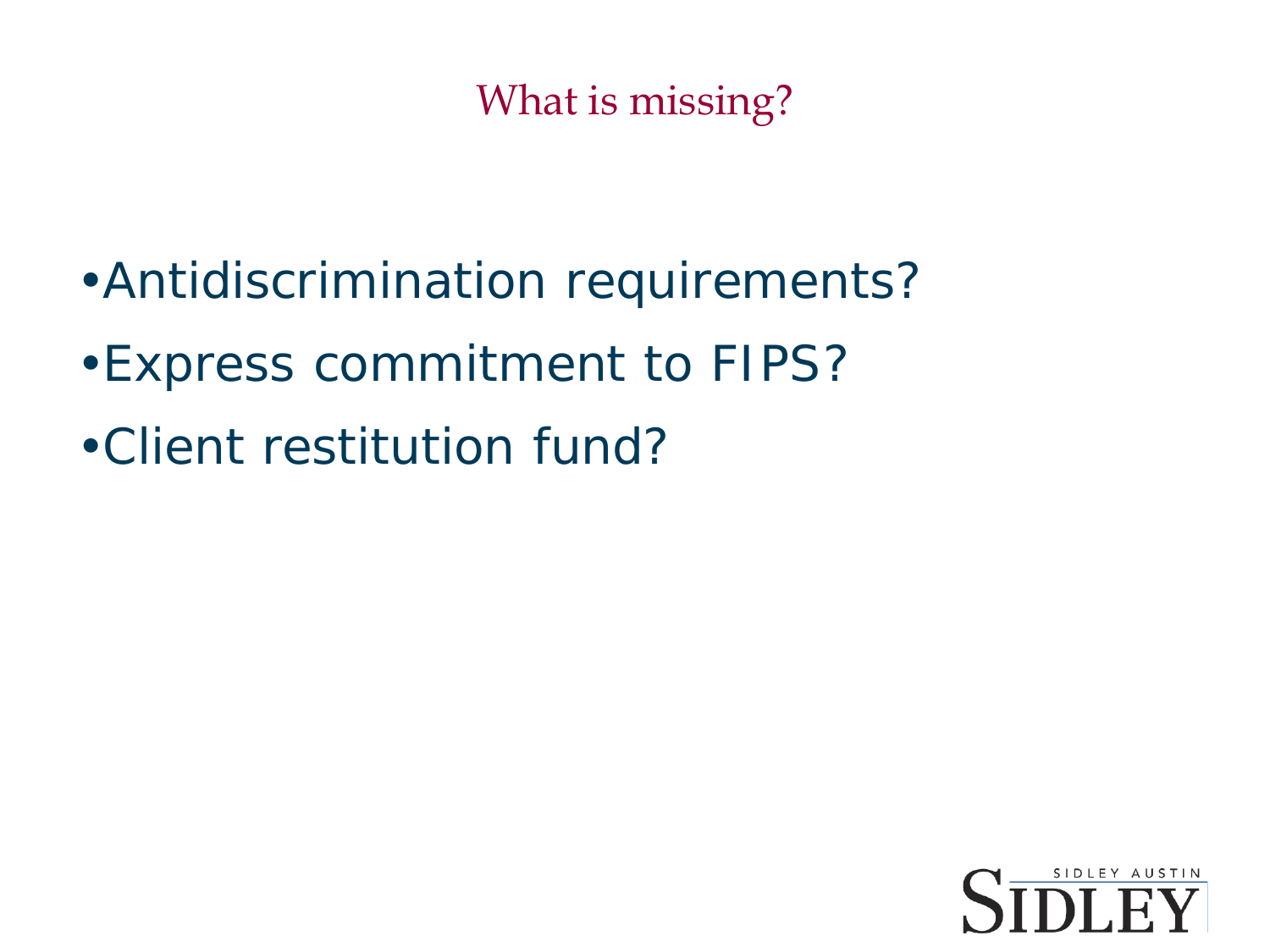*Working This Out*

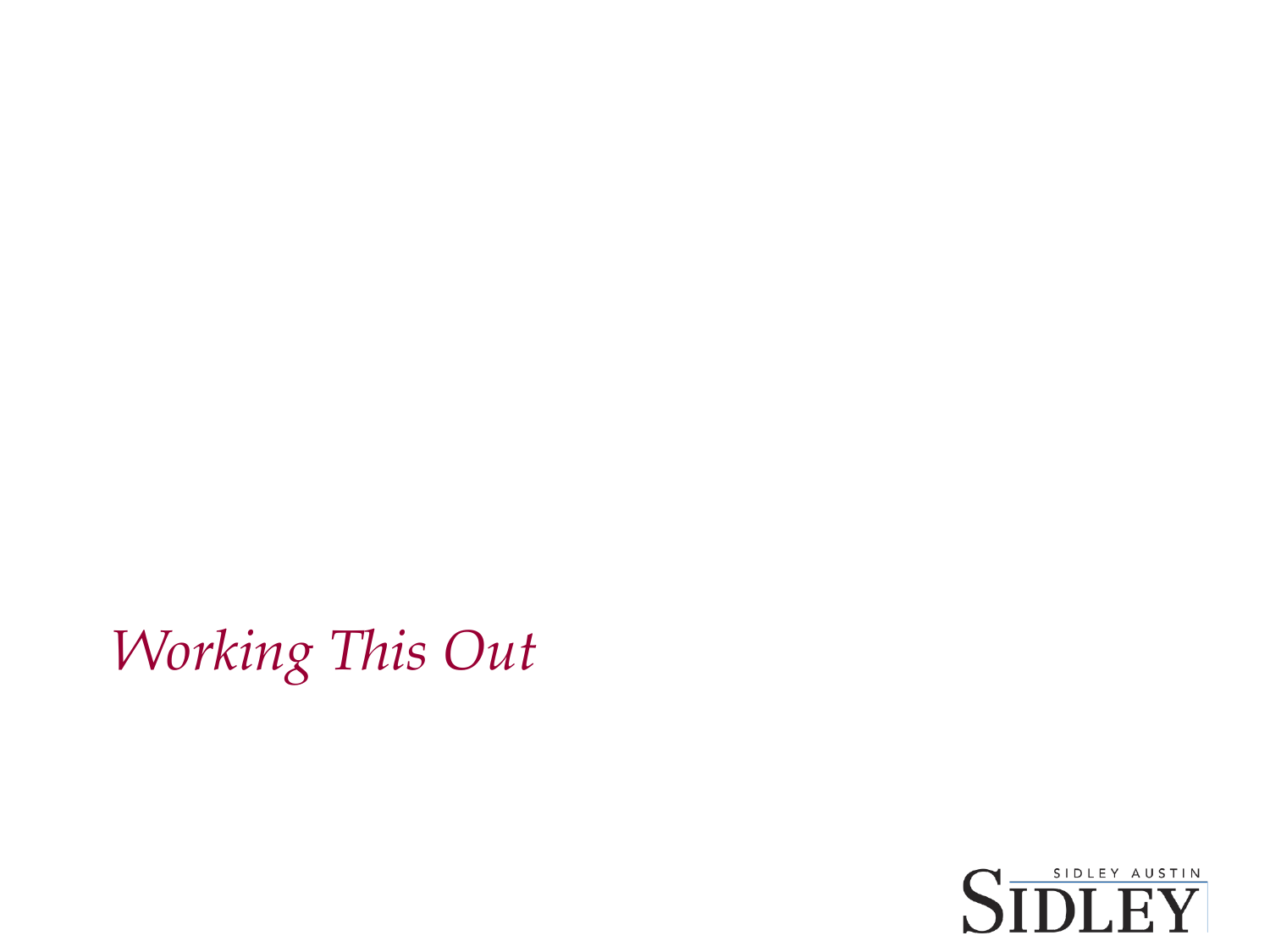# Omni Local Ad

•OLA technology allows a business to install a device that picks up all wireless electronic signals from all devices within range.

•Communications are analyzed, ads served back to the devices, and signals sent along

- •Encrypted communications dropped
- •Website notice and opt-out

•Founders say that the technology will preserve the mobile Internet advertising ecosystem